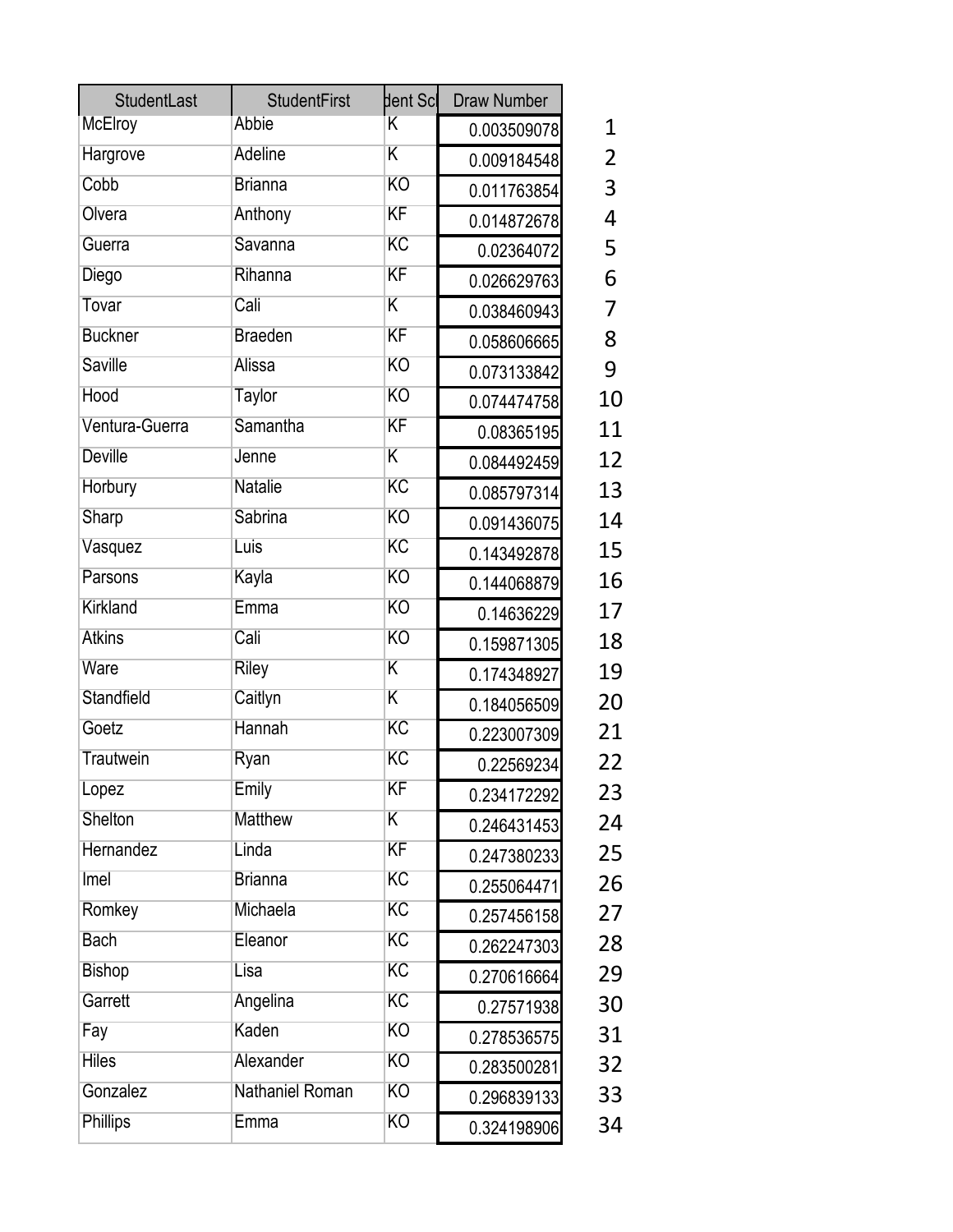| Terrell             | Aiden           | $\overline{\mathsf{K}}$ | 0.340137009 | 35 |
|---------------------|-----------------|-------------------------|-------------|----|
| <b>Peters</b>       | Emma            | KO                      | 0.342781105 | 36 |
| <b>Hiles</b>        | Cassandra       | KO                      | 0.351188046 | 37 |
| Vasquez             | Saul            | $\overline{\text{KF}}$  | 0.36257711  | 38 |
| Doud                | <b>Davin</b>    | $\overline{\mathsf{K}}$ | 0.374871997 | 39 |
| Quintanilla         | Isabella        | KC                      | 0.376887674 | 40 |
| Zul                 | Jesus           | KF                      | 0.380464222 | 41 |
| <b>Brummond</b>     | Reven           | $\overline{\mathsf{K}}$ | 0.380699862 | 42 |
| Ruiz                | Roselyn         | $\overline{\text{KF}}$  | 0.394803011 | 43 |
| <b>McMullin</b>     | <b>Rylie</b>    | $\overline{\mathsf{K}}$ | 0.412292714 | 44 |
| Goedde              | <b>Elliot</b>   | KO                      | 0.422244251 | 45 |
| Shrader             | Colby           | <b>KCain</b>            | 0.443796051 | 46 |
| Cadwell             | Chase           | $\overline{\mathsf{K}}$ | 0.46357238  | 47 |
| Goodman             | Abigail         | $\overline{\text{KC}}$  | 0.47938253  | 48 |
| <b>Casas Torres</b> | Amy             | KO                      | 0.550840794 | 49 |
| <b>Babb</b>         | Dylan           | <b>KCain</b>            | 0.556199687 | 50 |
| Dorado              | Nathaniel       | KF                      | 0.567308726 | 51 |
| Montalvo            | Alexander       | $\overline{\mathsf{K}}$ | 0.571212012 | 52 |
| Albarran            | <b>Ivan</b>     | KF                      | 0.574470842 | 53 |
| <b>Hendricks</b>    | Abdul           | $\overline{\text{KC}}$  | 0.588095006 | 54 |
| Gibson              | Kristen         | $\overline{\text{KC}}$  | 0.599324615 | 55 |
| LaGrappe            | Avery           | $\overline{\text{KC}}$  | 0.605137215 | 56 |
| Cobb                | <b>Brittany</b> | KO                      | 0.610080692 | 57 |
| Ventura             | Alvaro          | KF                      | 0.615157252 | 58 |
| <b>DeVille</b>      | <b>Justin</b>   | $\overline{\mathsf{K}}$ | 0.630544809 | 59 |
| Spencer             | Journee         | KC                      | 0.632625753 | 60 |
| <b>Scanlin</b>      | Paige           | $\overline{\text{KC}}$  | 0.636189741 | 61 |
| Levy                | McKenzie        | $\overline{\mathsf{K}}$ | 0.662902984 | 62 |
| <b>Stein</b>        | Elizabeth       | $\overline{\text{KC}}$  | 0.66811746  | 63 |
| <b>Hames</b>        | Reece           | $\overline{\mathsf{K}}$ | 0.67562581  | 64 |
| <b>Kohlweck</b>     | Kendall         | $\overline{\mathsf{K}}$ | 0.676034232 | 65 |
| Fischer             | Cole            | <b>KCain</b>            | 0.676974794 | 66 |
| Golden              | Lindsey         | $\overline{KC}$         | 0.687888635 | 67 |
| <b>Hecker</b>       | Steven          | <b>KCain</b>            | 0.703704196 | 68 |
| <b>Santos</b>       | Andrea          | KF                      | 0.71490174  | 69 |
|                     |                 |                         |             |    |

Group 1 Ends at 44

Goup 2